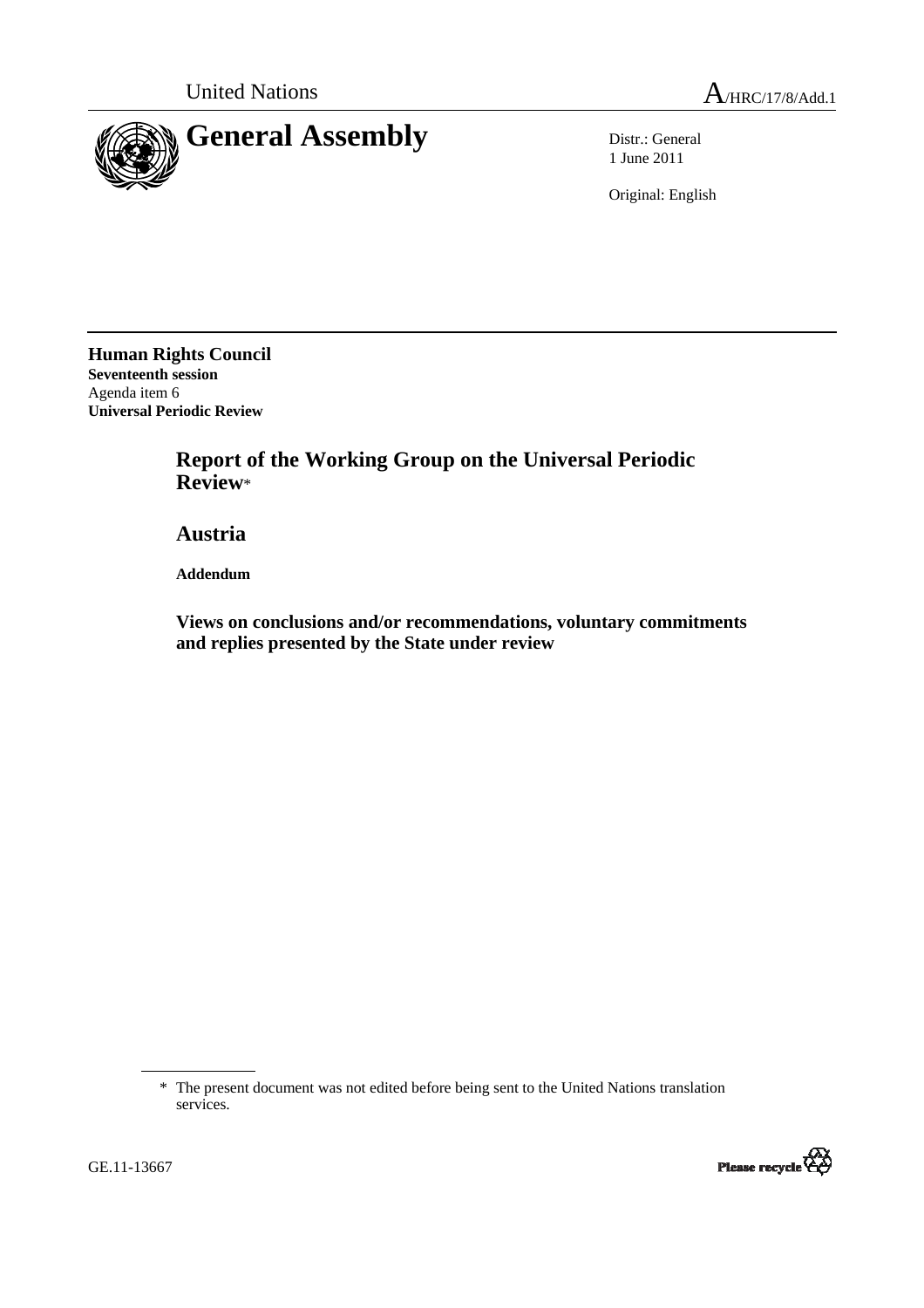Austria welcomes the recommendations made in the course of its Universal Periodic Review on 26 January 2011. After broad consultations and careful evaluation of the recommendations, Austria is pleased to provide the following responses:

**93.1** Austria **does not accept** the recommendation.

 Signing and ratifying the Optional Protocol to the International Covenant onEconomic, Social and Cultural Rights are being examined by Austria as a long-term project. In doing so, further developments on the international and European levels, such as future experiences of the Council of Europe Member States with the European Social Charter collective complaints procedure and especially the position of other EU Member States, are being closely watched.

**93.2** Austria **does not accept** the recommendation.

See 93.1.

**93.3** Austria **accepts** the recommendation.

 The question of a withdrawal of reservations is being examined by Austria at regular intervals. In doing so, no gaps or shortcomings in legal protection have been identified so far. The Austrian reservations serve to clarify the relationship of certain obligations according to international law to other international obligations in the field of human rights.

 With the exception of the prohibition of occupations hazardous to health, the withdrawal of which would represent a change for the worse in specific areas of the protection of safety and health at the workplace and is therefore not envisaged, all reservations with respect to the UN Convention on the Elimination of All Forms of Discrimination Against Women (CEDAW) have already been withdrawn.

**93.4** Austria **accepts** the recommendation.

See 93.3.

**93.5** Austria **accepts** the recommendation.

See 93.3.

**93.6** Austria **accepts** the recommendation.

 Austria accepts this recommendation assuming that it refers to the ILO recommendations on the application of Convention No. 111 on Nondiscrimination in Employment and Occupation according to paragraph 8 of the document "Compilation prepared by the Office of the High Commissioner for Human Rights in accordance with paragraph 15 (b) of the annex to Human Rights Council resolution 5/1 – Austria" (A/HRC/WG.6/10/AUT/2) of 11 November 2010.

**93.7** Austria **does not accept** the recommendation.

 The incorporation of a catalogue of social rights into the Federal Constitution has long been a matter of intensive constitutional debate in Austria which however has not yet finished. Though Austrian federal constitutional law indeed comprises only a limited number of explicit fundamental social rights, the Austrian legal system in general provides for a dense network of social rights. Moreover, in implementing European Union law Austria is bound to the EU Charter of Fundamental Rights, which explicitly provides for numerous social rights.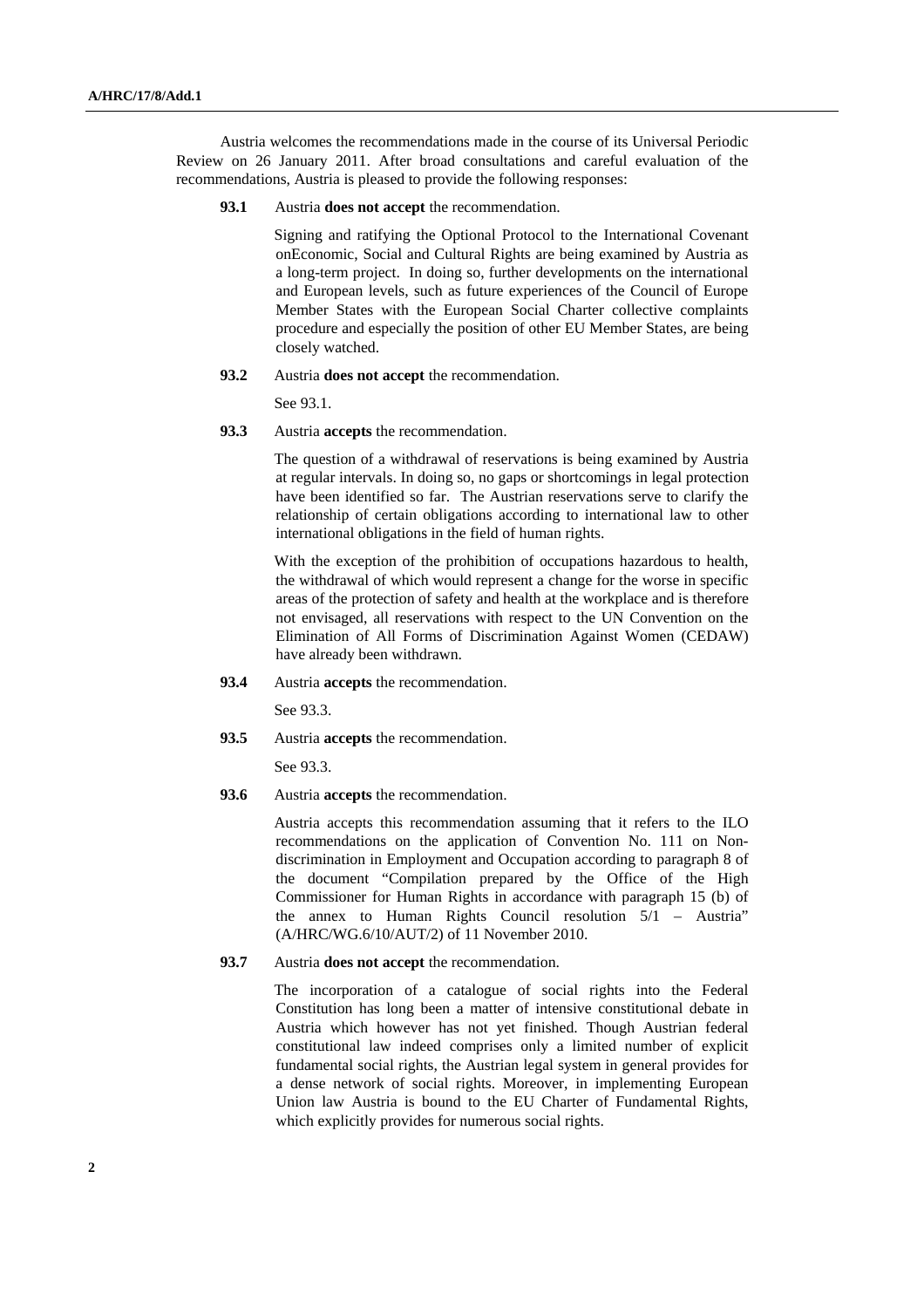## **93.8** Austria **accepts** the recommendation.

A long-term harmonisation of the protection level is intended. Equal treatment legislation is subject to continuous evaluation; with an amendment which entered into force on 1 March 2011, the remit of the Equal Treatment Commission, which is responsible for the private sector, was extended. A consolidation of all relevant regulations in one law and under one institution is, however, not possible, amongst others because of the requirement of differentiated provisions for certain groups and for reasons of the federal structure of the State. In the framework of the European Union Austria supports an extension of anti-discrimination provisions.

**93.9** Austria **accepts** the recommendation.

A government bill on this matter was transmitted to Parliament.

**93.10** Austria **accepts** the recommendation.

See 93.8.

**93.11** Austria **accepts** the recommendation.

See 93.9.

**93.12** Austria **accepts** the recommendation.

 See 93.3. Austria has not entered a reservation to article 18 of the Convention on the Rights of the Child.

**93.13** Austria **accepts** the recommendation.

 Austria implements all its international legal obligations either through direct application of the international treaties or through corresponding laws.

**93.14** Austria **accepts** the recommendation.

 Besides the courts, which have the primary responsibility for human rights protection, the Austrian Ombudsman Board, whose independence is guaranteed by constitutional law, substantially contributes to the implementation and protection of human rights. It is intended to enlarge its mandate, extending it to the review of human rights violations in general. The Ombudsman Board will thus assume substantial responsibilities of a national human rights institution. In addition, further strengthening of court structures is planned, e.g. through the intended establishment of administrative courts of first instance.

**93.15** Austria **does not accept** the recommendation.

 The specialisation of different Ombudsman institutions in Austria has proven effective. An application for re-accreditation of the Austrian Ombudsman Board is currently being examined by the ICC Sub-Committee on Accreditation.

- **93.16** Austria **does not accept** the recommendation.
- **93.17** Austria **accepts** the recommendation.

See 93.14.

**93.18** Austria **accepts** the recommendation.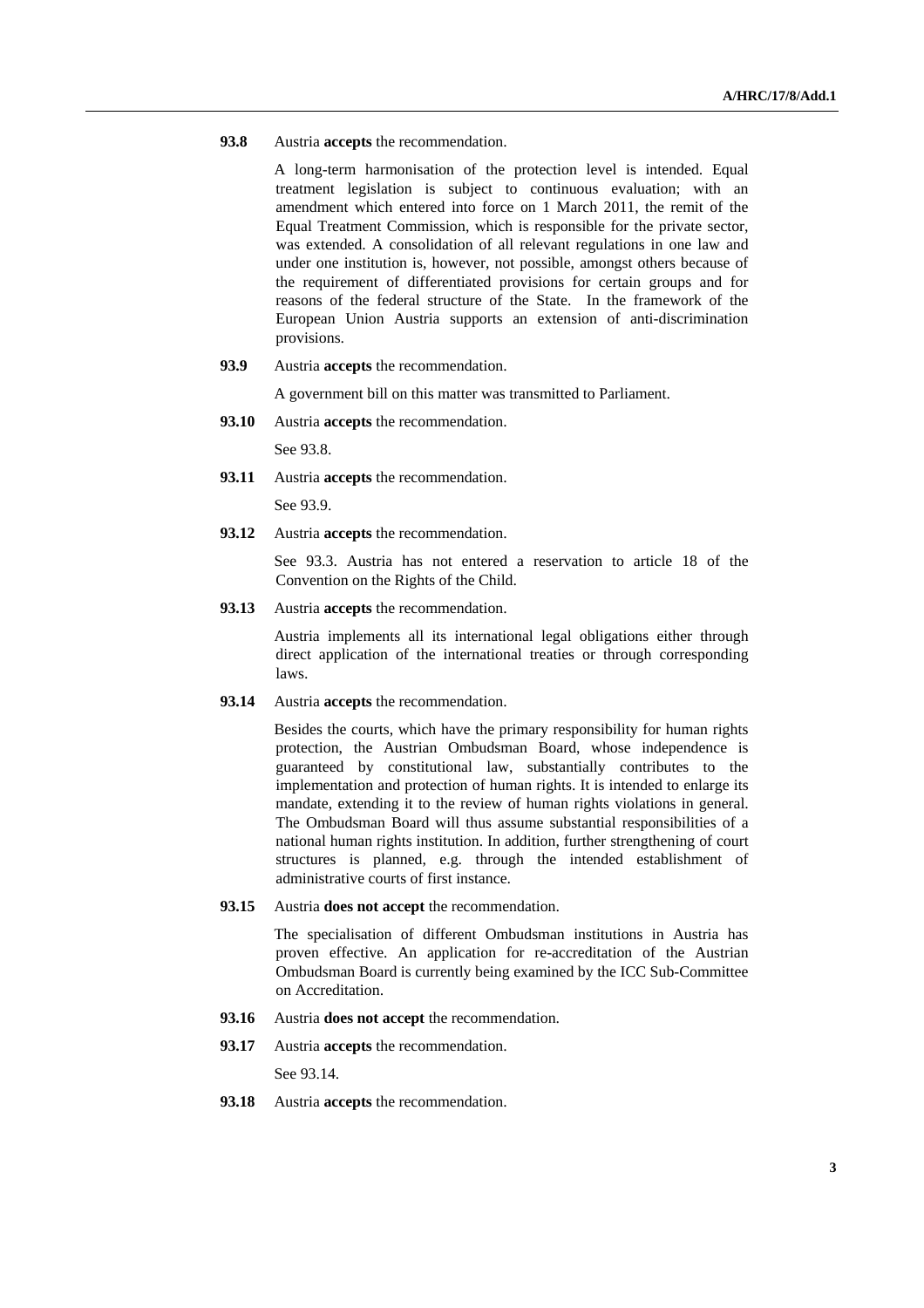See 93.14.

**93.19** Austria **does not accept** the recommendation.

 For budgetary reasons, an increase in the resources of the Office of the Ombudsperson for Equal Treatment is currently not being considered.

**93.20** Austria **does not accept** the recommendation.

 Separate national action plans on specific topics, as they currently exist in Austria, are more effective than a general action plan on human rights; drafting of such a plan is therefore currently not envisaged. A national action plan against racism is also not envisaged since Austria is already taking a number of concrete measures in this area which are inter alia provided for in the National Action Plan on Integration.

**93.21** Austria **does not accept** the recommendation.

See 93.20.

- **93.22** Austria **accepts** the recommendation.
- **93.23** Austria **accepts** the recommendation.
- **93.24** Austria **accepts** the recommendation.
- **93.25** Austria **accepts** the recommendation.

See 93.9.

**93.26** Austria **accepts** the recommendation.

In the framework of legal provisions, steps to further strengthen social, economic and educational support to school children from immigrant minorities in Austria are continuously being taken.

**93.27** Austria **does not accept** the recommendation.

 Austria continuously takes a series of measures to enhance awareness raising and education on the principles of non-discrimination and tolerance. The provision of (additional) education in the mother tongue is dependent on sufficient demand and in particular on existing personnel and budgetary resources. With regard to these circumstances, a considerable expansion of existing educational programmes is not envisaged for the time being.

- **93.28** Austria **accepts** the recommendation.
- **93.29** Austria **accepts** the recommendation.

Taking into account the freedom of each member of an autochthonous minority to declare his or her ethnicity, data are being comprehensively collected in Austria as far as this is useful to take targeted measures to improve the situation of the groups concerned and as far as it in accordance with data protection provisions. In doing so, international developments are being taken into account.

**93.30** Austria **accepts** the recommendation.

 Austria takes appropriate measures to counter discrimination against minority groups. In addition, see 93.29.

**93.31** Austria **does not accept** the recommendation.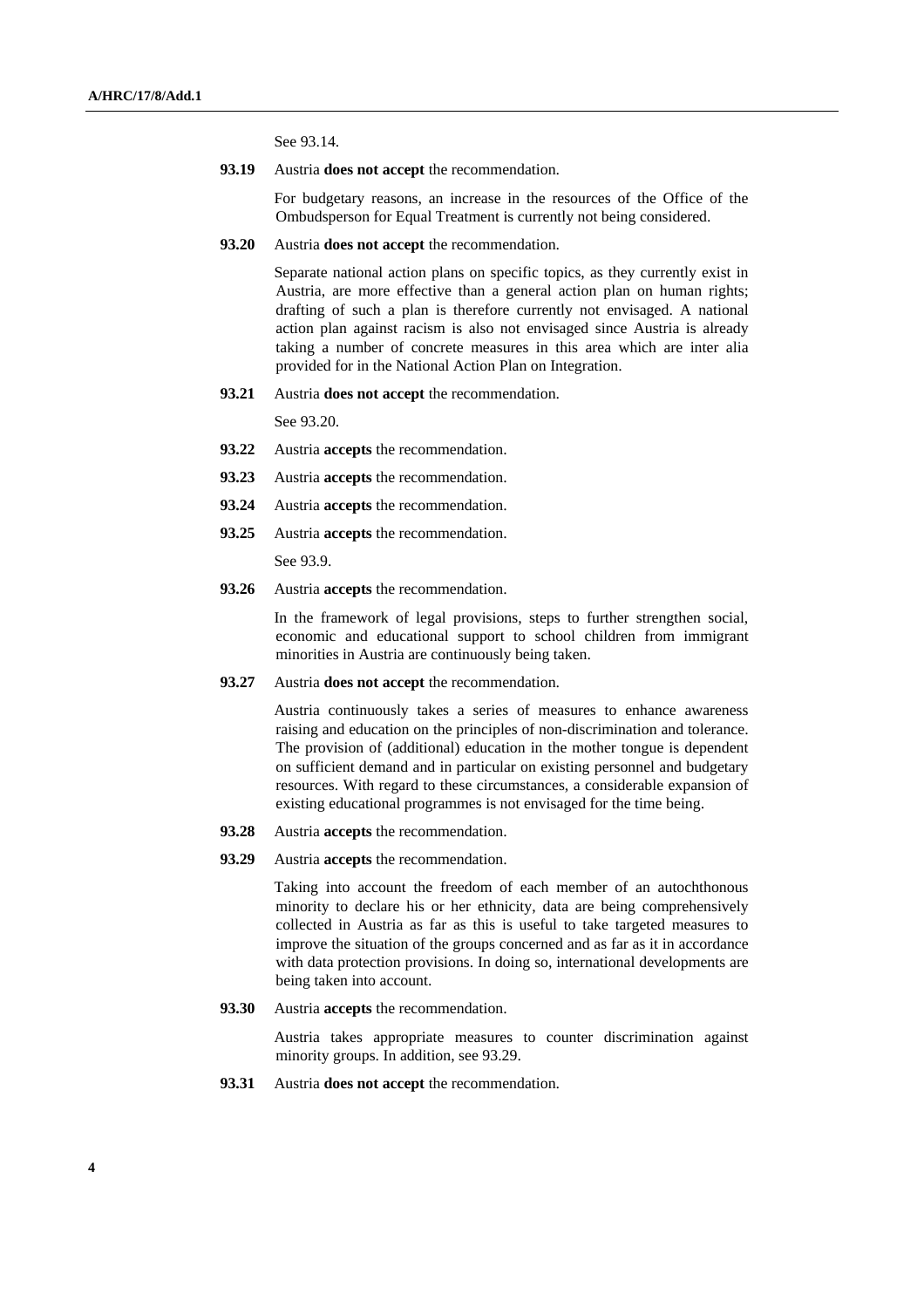Such a data collection only takes place in the context of law enforcement activities but not for the purpose of evaluating the situation of minorities.

**93.32** Austria **accepts** the recommendation.

See 93.9.

**93.33** Austria **accepts** the recommendation.

 Austria is committed to the United Nations Millennium Development Goals aimed at combating poverty, hunger and illness worldwide. Austria strives to reach the goal of 0.7% of GDP for ODA until 2015. In view of the necessary austerity policy the required financial means can however not be made available to an appropriate extent in the budgetary years 2011 to 2014. The necessary financial steps to attain the United Nations development goals will be taken in the future within the scope of budgetary possibilities.

**93.34** Austria **accepts** the recommendation.

 The recommendation is being accepted with the understanding that the question of a withdrawal of reservations is being examined by Austria at regular intervals. In addition, see 93.3 and 93.13.

**93.35** Austria **accepts** the recommendation.

See 93.8.

**93.36** Austria **accepts** the recommendation.

See 93.8.

**93.37** Austria **accepts** the recommendation.

See 93.8.

**93.38** Austria **accepts** the recommendation.

See 93.8.

**93.39** Austria **accepts** the recommendation.

 Austria is continuously striving to further implement measures for the equality of women and men on the labour market. It is noted that the 55 measures are proposals presented by the Federal Minister for Women's Affairs and Public Service to the Federal Government.

**93.40** Austria **does not accept** the recommendation.

See 93.20.

**93.41** Austria **does not accept** the recommendation.

See 93.20.

**93.42** Austria **does not accept** the recommendation.

See 93.20.

**93.43** Austria **accepts** the recommendation.

The Federal Act on Public Funding for Political Education – Publicity Funding Act 1984 provides for the funding of civic education performed by political parties. Envisaged amendments should provide for the possibility of reducing funds under certain circumstances, in which the recipient has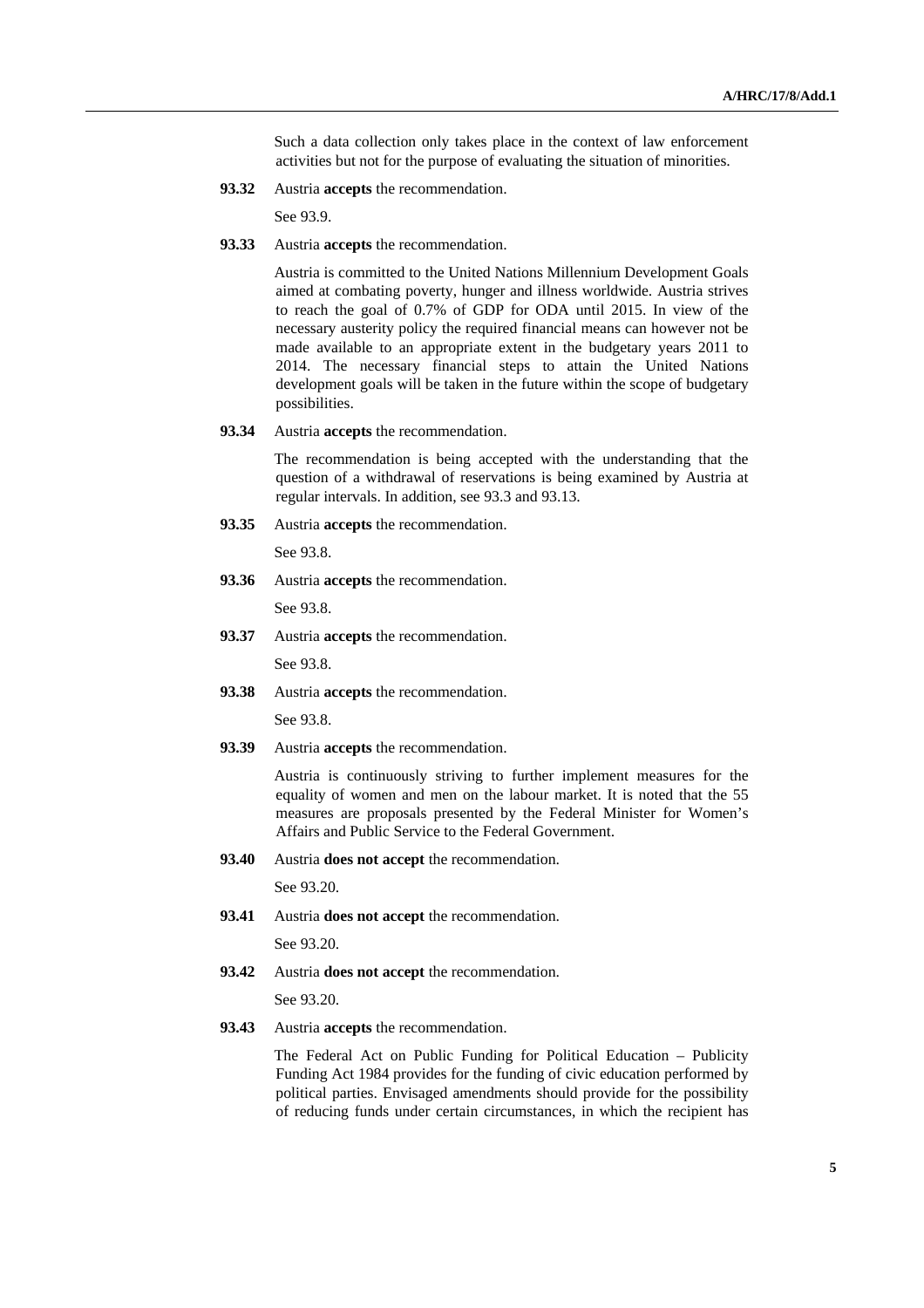committed an act punishable by criminal law such as religious vilification, defamation and incitement to hatred.

**93.44** Austria **accepts** the recommendation.

See 93.8.

**93.45** Austria **does not accept** the recommendation.

 Detention practices are continuously being evaluated, with data being collected and disaggregated inter alia on the origin of defendants. In addition, appropriate training arrangements for judges and prosecutors as well as in the area of prison administration are provided to prevent direct or indirect discrimination. Therefore a study concerning this matter would not bring any additional value.

### **93.46** Austria **does not accept** the recommendation.

 In Austria, children under 14 are never placed under detention. Children of 14 years and older can only be placed under detention under strict preconditions.

### **93.47** Austria **does not accept** the recommendation.

 The option of performing the military service starting at the age of 17 is based solely on the voluntary enlistment of the person concerned and requires the consent of his legal guardian. Neither the direct participation in combat nor the voluntary enlistment for military service in international operations is admissible. Under these provisions, full respect of the entire Convention on the Rights of the Child including its Optional Protocol is guaranteed.

**93.48** Austria **accepts** the recommendation.

 Austria complies with this recommendation in the framework of Directive 2008/115/EG of the European Parliament and of the Council on common standards and procedures in Member States for returning illegally staying third-country nationals (article 13 para 3 and 4). Austria intends to extend its system of stand-by legal counselling service (Rechtsanwaltlicher Journaldienst) for criminal proceedings in accordance with developments on the European level, in particular in the context of the expected proposal for a directive on legal aid.

## **93.49** Austria **does not accept** the recommendation.

A case is currently pending before the European Court of Human Rights on this matter, the outcome of which will have to be taken into account.

#### **93.50** Austria **does not accept** the recommendation.

In accordance with the Minority Language School Law for the Federal Province of Burgenland, language courses in Burgenland Romani are offered in the Burgenland school system. Outside of Burgenland, (additional) mother tongue education is also offered in different Romani variants and depending on demand and resources. Moreover, NGO projects for additional out-of-school learning assistance as well as language and cultural projects are continuously being sponsored. An extension of these offers, in particular also in the direction of a bilingual school system is currently not planned.

**93.51** Austria **accepts** the recommendation.